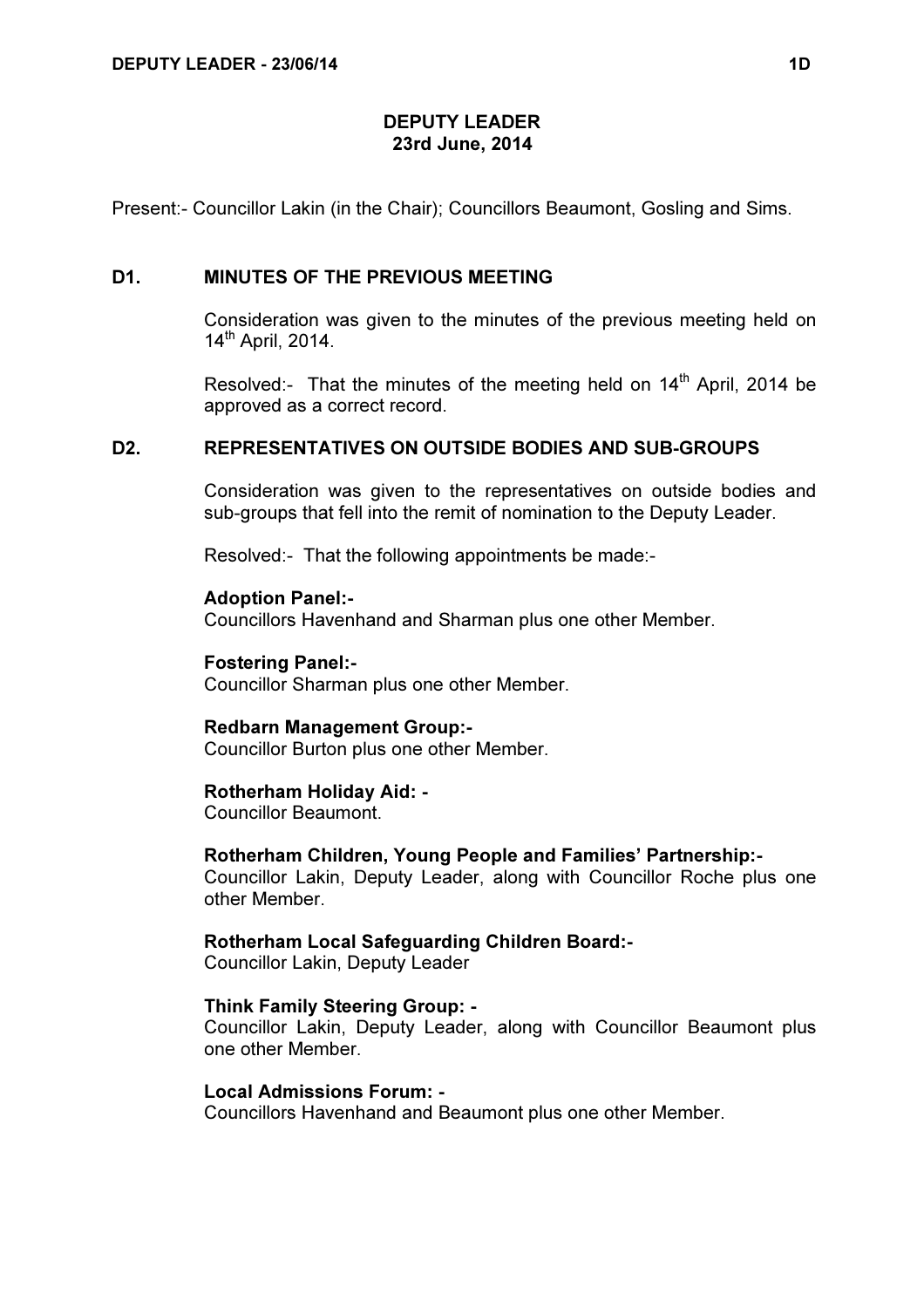### Visits to Children's Establishments: -

Councillor Lakin, Deputy Leader together with Advisers.

Chairperson and Vice-Chairperson of the Improving Lives Select **Commission** 

Ward Councillors.

# Corporate Parenting Panel: -

Councillor Lakin, Deputy Leader together with: -

Councillor Doyle, Cabinet Member for Adult Social Care.

Councillor Havenhand plus one other Member, representatives of the Adoption Panel

Councillor Sharman, representative of the Fostering Panel.

Councillor G. A. Russell, Chairperson of the Improving Lives Select Commission.

Councillor Dodson, representing the Improving Lives Select Commission (substitute for the Chairperson of the Improving Lives Select Commission).

Councillor C. Vines, Representative of the Opposition.

# Transport (Education) Appeals Panel: -

Councillors Dodson, Gosling, J. Hamilton, Roche, Sharman and Whelbourn plus one other Member.

# Yorkshire and Humberside Children and Young People Lead Member Network: -

Councillor Lakin, Deputy Leader (Chair).

## D3. WORKFORCE STRATEGY REVIEW 2013-14

 Consideration was given to a report presented by Phil Howe, Director of Human Resources, which provided an overview of the impact of Human Resources policies, procedures and activities on the Council workforce during 2013/14.

The budget challenges facing the Council (and the need to achieve reductions in workforce costs) have required organisational redesign, changes to working practices and changes to Human Resources (HR) policies. Successful management of workforce costs continued to keep the number of compulsory redundancies to a minimum and reduced the impact of budget cuts on the delivery of front line services.

A £3.8m reduction in 2013/14 had taken recurrent savings (since reductions began in 2010) to over £27m a year for non-school related staffing. The report illustrated in detail a breakdown by Management level, Directorate and Front Facing/Support services.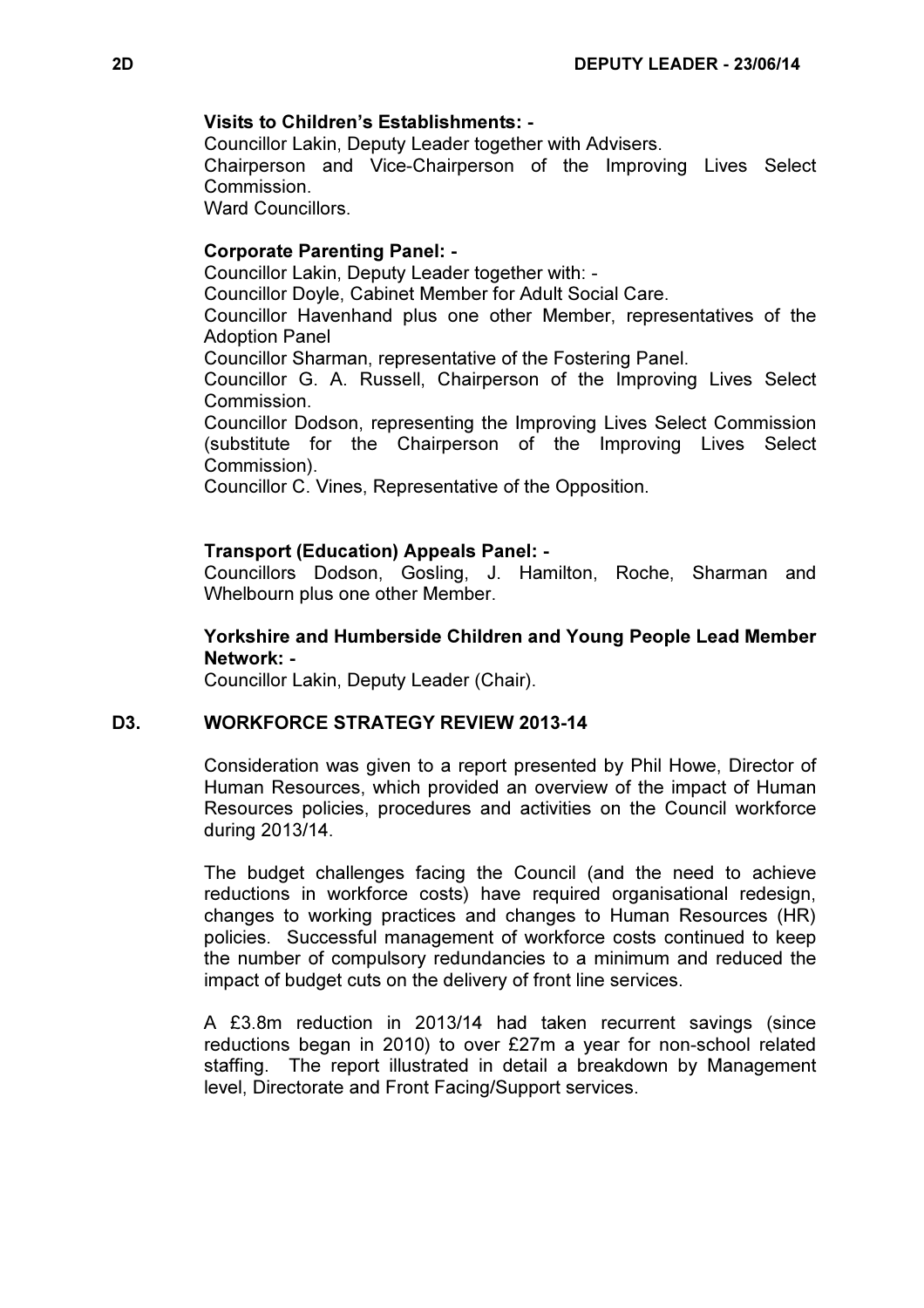Despite major changes across the Council over the last few years the number of grievances lodged by employees continued to be well below benchmarks whilst employee engagement and involvement remained positive and similar to the high levels of the previous employee survey.

A continued focus on key workforce activity had helped to maintain a relatively positively engaged workforce, whilst successfully achieving significant organisational change despite losing over 1200 jobs from the Council.

A summary of workforce activity managed and supported by Human Resources in the last year, and other areas directly by service management, under the various themes of the Workforce Strategy were provided and were set out in more detail as part of the report.

- Ensuring we have a modern and thriving Council.
- Developing leadership capacity through change.
- Developing our employees' skills for the future.
- Managing talent and attracting new talent as appropriate.
- Ensuring we have a fairly rewarded workforce.

Discussion ensued on the use of agency staff and it was confirmed where appropriate an internal 'bank' arrangement was established to help maintain delivery of cost-effective service priorities.

Further information was provided on the positive work placement and apprenticeship schemes.

Work was continuing on succession planning initiatives moving forward, given the changes to the Local Government Pension Scheme and where it was now possible for employees to access pension benefits from age 55 rather than 60 under the previous scheme.

An update was also provided on the progress of the implementation of a local Living Wage in Rotherham.

Resolved:- (1) That the continuity high level of employee engagement/involvement be noted.

(2) That the key Human Resources activity be noted.

(3) That the £3.8 million reduction in workforce costs be noted.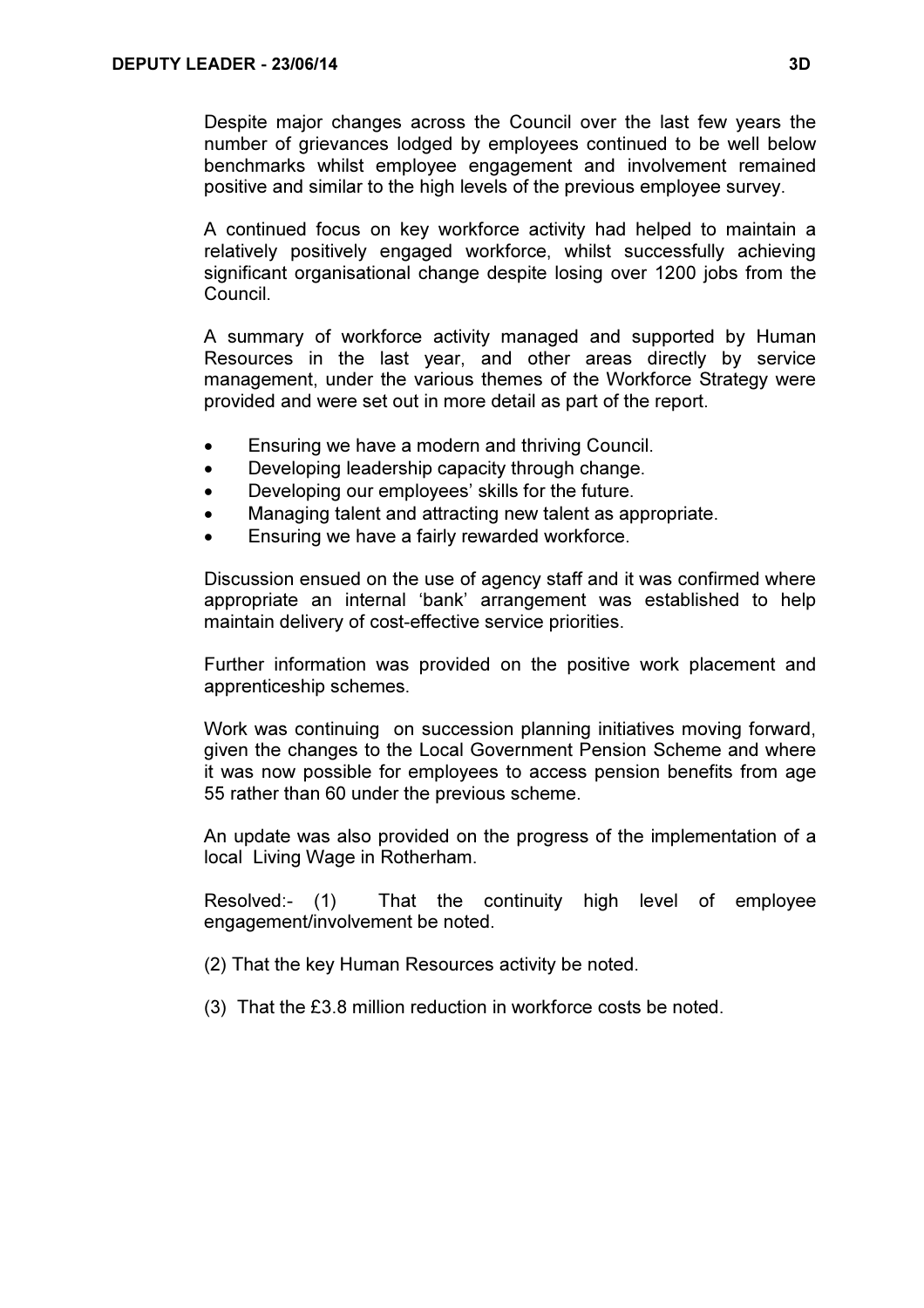# D4. CHILDREN AND YOUNG PEOPLE'S SERVICE DIRECTORATE REVENUE OUTTURN 2013/14

 Consideration was given to the report presented by the Joy Hobson Principal Finance Officer, Children and Young People's Services, that outlined the Children and Young People's Services Directorate unaudited provisional Outturn (excluding schools and PRU delegated budgets) which was +£8,782 over spent (+0.02%).

After adjusting for the write off of deficit balances of schools converting to academies (Swinton Brookfield Primary and Rawmarsh School: A Sports College) for 2013/14 the revised over spend was now £347,733 (+0.75%).

Allowing for the carry forward of surplus balances on trading accounts (details included within the report) in accordance with Council policy the overall overspend was +£651,356. (1.4%)

The outturn position showed an improvement of -£117k on the February, 2014 reported budget monitoring position.

Considerable, concerted proactive management actions have been taken to contain, and where possible, reduce the outturn position during 2013/14. Within this financial year, these actions would have helped the service avoid £721K of costs that would otherwise have been incurred.

The table within the report summarised the outturn against approved budgets for each service division and an analysis of the main variances and the underlying reasons beneath them were provided, the detail of which was set out in the report submitted.

Discussion and questions were raised and answered on issues relating to:-

- The write off of deficit balances of schools converting to academies.
- Maximising the use of grants and the moratorium on spend and the implications on budgets and workforce reform of changes already agreed.
- Costs associated with out of authority residential placements.
- Proactive management actions reducing the in-year outturn position.
- Increased agency costs and the need to deliver statutory services.
- Associated consultancy costs.
- Budget allocation for Looked After Children.

Resolved:- (1) That the report be received.

(2) That a further report be submitted on the planned use of school balances.

(3) That the Trading Services surpluses to be carried forward to 2014/15 be noted.